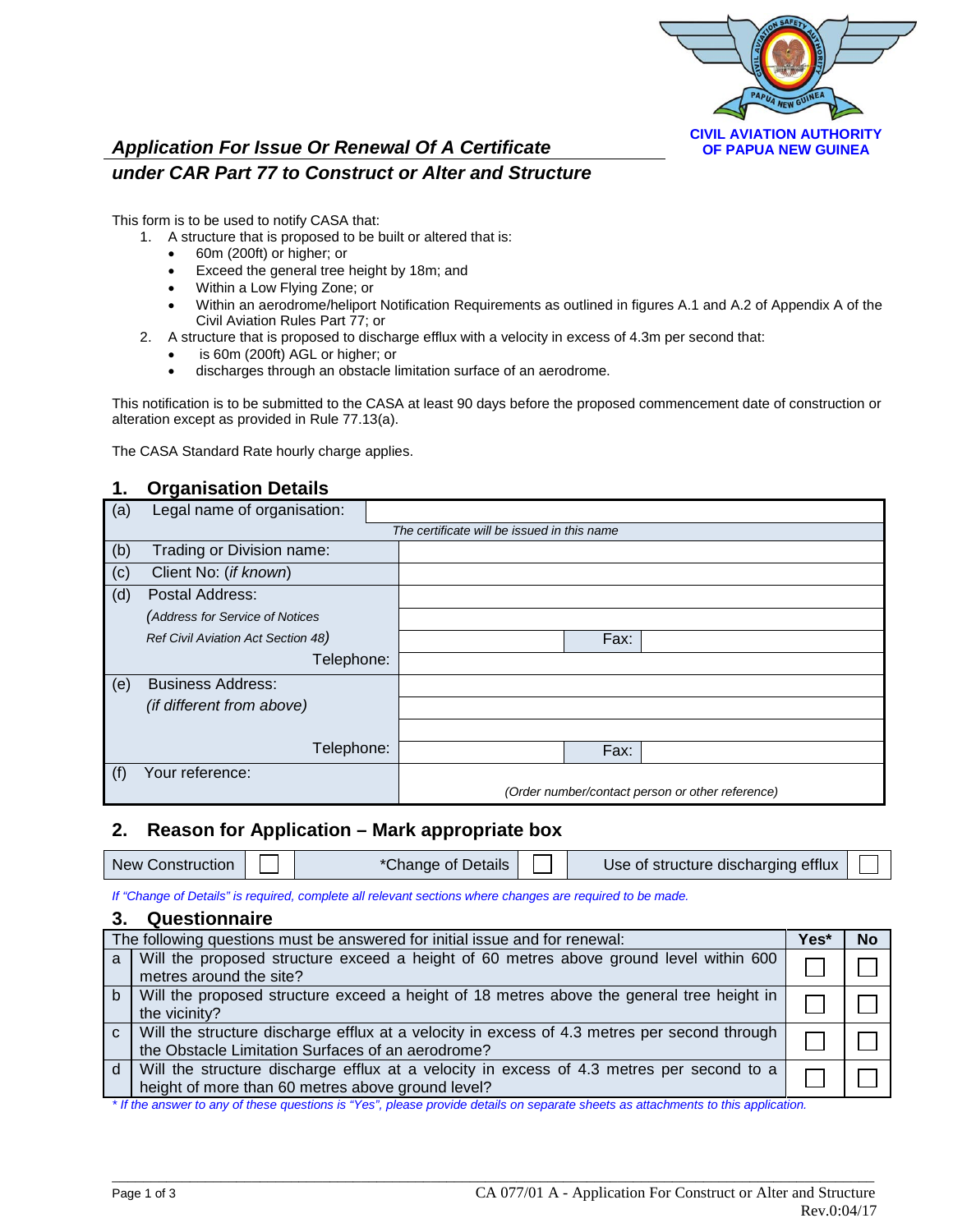# **4. Details of the Proposed Structure (Obstacle/Emission)**

| Date of commencement and completion of construction                                                                                                            |                         |  |  |
|----------------------------------------------------------------------------------------------------------------------------------------------------------------|-------------------------|--|--|
| A. Permanent<br>Temporary                                                                                                                                      | $months, \_\_$<br>days) |  |  |
| B. Distance from nearest aerodrome (Km)                                                                                                                        |                         |  |  |
| C. Date of commencement of construction                                                                                                                        |                         |  |  |
| D. Date of completion of construction                                                                                                                          |                         |  |  |
| <b>Description of Proposal</b>                                                                                                                                 |                         |  |  |
| A. Obstacle Type; Antenna, Power pylon, Building, Flare<br>stack, crane boom operations; etc                                                                   |                         |  |  |
| B. Obstacle Lit or Not? (If so, what type of obstacle<br>lighting?)                                                                                            |                         |  |  |
| C. Obstacle Marked or Not? (If so, what type of marking?)                                                                                                      |                         |  |  |
| D. Radius of crane boom operations?                                                                                                                            |                         |  |  |
| E. Lateral dimensions or position of activity (indicate the<br>radius, width, area or geographical coordinates as<br>required):                                |                         |  |  |
| F. Evidence of consultation with other affected airspace<br>users, if any:                                                                                     |                         |  |  |
| G. Other information pertinent to the activity or event<br>(procedures, support arrangements, expected periphery<br>activity, etc, please attach as necessary) |                         |  |  |
| <b>Location coordinates and Elevations / Heights</b>                                                                                                           |                         |  |  |
| A. Location (WGS84 coordinate - Lat: DD MM SS.SS,<br>Long: DDD MM SS.SS)                                                                                       |                         |  |  |
| B. Location/Coordinate: Surveyed, Planned or Estimated?<br>If estimated, from what source (eg, Google Earth, paper<br>chart, etc?)                             |                         |  |  |
| C. Elevation of site above mean sea (Metres AMSL -<br>M.mmm)                                                                                                   |                         |  |  |
| D. Maximum height of obstacle above ground level (metres                                                                                                       |                         |  |  |
| E. Maximum effective height of structure above mean<br>sea level (metres) (E=C+D)                                                                              |                         |  |  |
| F. Obstacle Elevation: Surveyed, Planned or Estimated?<br>If estimated, how & by what method?                                                                  |                         |  |  |
| Top elevation in relation to surrounding environment                                                                                                           |                         |  |  |
| A. Visibly clear of immediately surrounding environment or<br>not? (Yes or No)                                                                                 |                         |  |  |
| B. If applicable, height in excess of immediately surrounding<br>environment, if known or to best estimate (Metres)                                            |                         |  |  |

\_\_\_\_\_\_\_\_\_\_\_\_\_\_\_\_\_\_\_\_\_\_\_\_\_\_\_\_\_\_\_\_\_\_\_\_\_\_\_\_\_\_\_\_\_\_\_\_\_\_\_\_\_\_\_\_\_\_\_\_\_\_\_\_\_\_\_\_\_\_\_\_\_\_\_\_\_\_\_\_\_\_\_\_\_\_\_\_\_\_\_\_\_\_\_\_\_\_